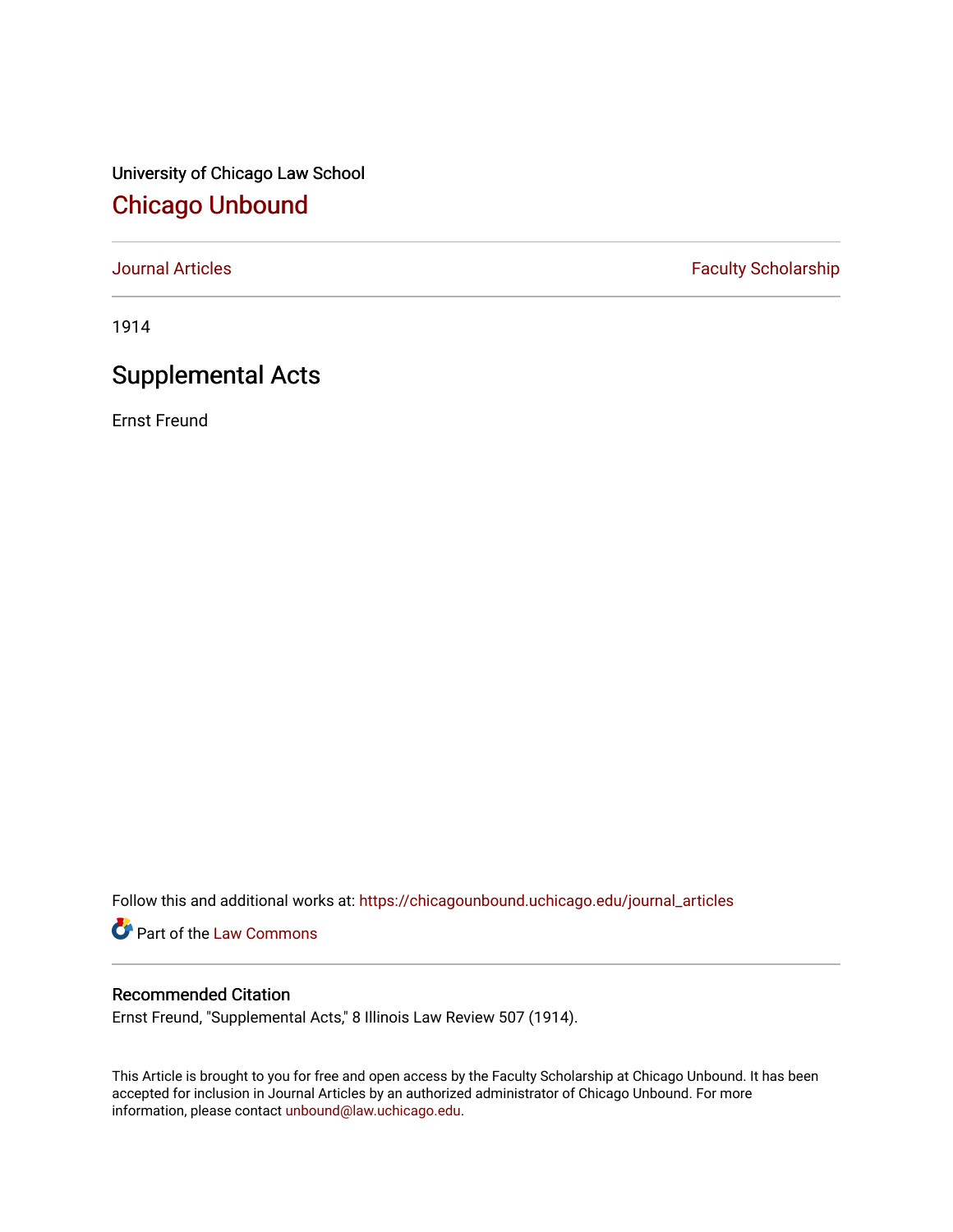# **ILLINOIS** *,* **LAW REVIEW**

**Volume VIII** MARCH, 1914 Number 8

# SUPPLEMENTAL ACTS

## A CHAPTER IN CONSTITUTIONAL CONSTRUCTION:

BY ERNST FREUND.<sup>1</sup>

The question whether the constitution of Illinois permits the law upon a subject covered by a statute to be altered by an act purporting on its face to be an independent enactment, while in fact supplemental, instead of substituting, where it is possible, amended provisions for the sections of the statute affected by the change, is one of the many technical problems arising under the requirements of a written constitutiori. At the present moment, however, a special interest attaches to the question because it is believed to affect the validity of the new woman's suffrage act. Under these circumstances the latest decision involving the points2 invites comment. The decision sustains an act of 1911 for the organization of school townships into high school districts, which contains a provision that

"For the purpose of supporting a high school the township established under the provisions of this act shall be regarded as a school district, and the board of education thereof shall in all respects have the powers and d

It was contended that this provision, incorporating as it does by reference a number of sections of the school law of 1909, is in with the constitutional requirements regarding amendatory acts. This contention the court denies, holding that the act is complete in itself and therefore, although it may incorporate provisions of earlier statutes, is simply an application of the familiar legislative

L Professor of Law in the University of Chicago. *2. People v. Crossley,* **261** IlL **78; 103 N. E. 537,** December **17, 1913.**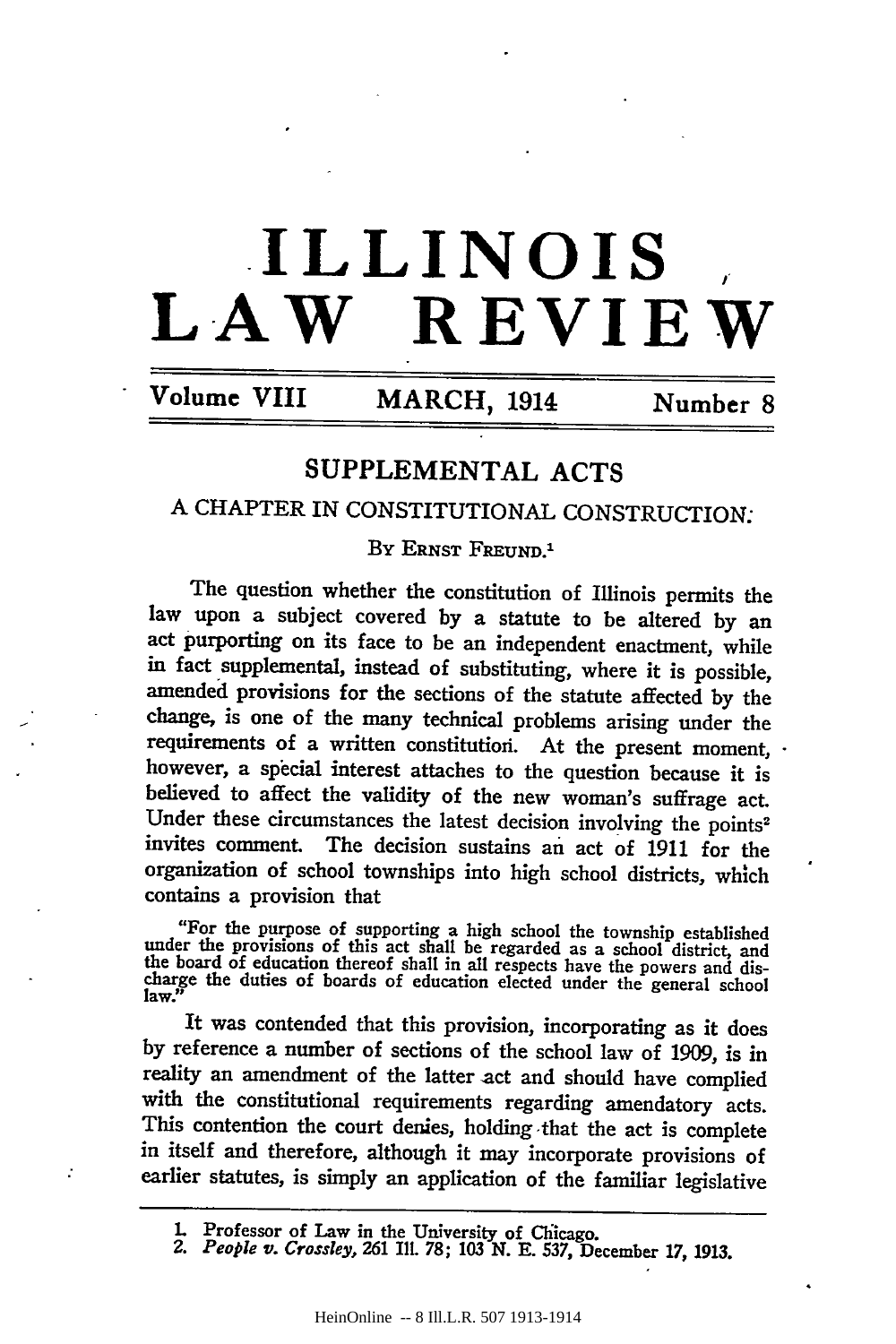process of adopting certain portions of other statutes by reference, and that the constitutional requirement has no application to a statute of this kind. The court takes occasion to review its former decisions upon this subject and the conclusion which is reached calls for some criticism.

The constitution of Illinois, like that of a great many other states, provides:

"That no law shall be revived or amended by reference to its title only, but the law revived or section amended shall be inserted at length in the new act."<sup>3</sup>

This provision was intended to do away with a practice formerly common in the legislation of the states and which is not unknown to the legislative systems of foreign countries; that is to say, the practice of amending legislation by merely striking out or inserting words, or making additions or substitutions by reference to the place. in the old law where the change should be introduced.' An amendatory act of this type would naturally convey no meaning whatever to one not having at hand the original act into which the new words or sentences are to be fitted. Confined to its original purpose, the constitutional provision is easily understood and complied with, and has never given rise to any serious difficulties.

In the case of Badenoch v. Chicago,<sup>5</sup> the Illinois Supreme Court, however, gave to this clause of the constitution an entirely different application. An act of May 11, 1905, undertook to provide for the garnishment or attachment of the salary and wages of certain municipal officers and employees. The court said:

"If the effect of the new act is to amend the general statutes of the state If the subjects of attachment and garnishment by intermingling the pro-<br>upon the subjects of attachment and garnishment by intermingling the pro-<br>visions of the new act with the provisions of those statutes or by adding to

And further:

"In the act under consideration the attachment and garnishment of salaries and wages of officers and employees of certain municipal corporations are the subjects dealt with, and, while the title of the act purports to be t alone, wholly ineffective and inoperative, and that its provisions cannot be made effective and operative except by ingrafting the new act upon the

508

<sup>3.</sup> Art. 4, Sec. 13. 4. Sutherland, Statutory Construction, Sec. 230.

<sup>5. 222</sup> Ill. 71.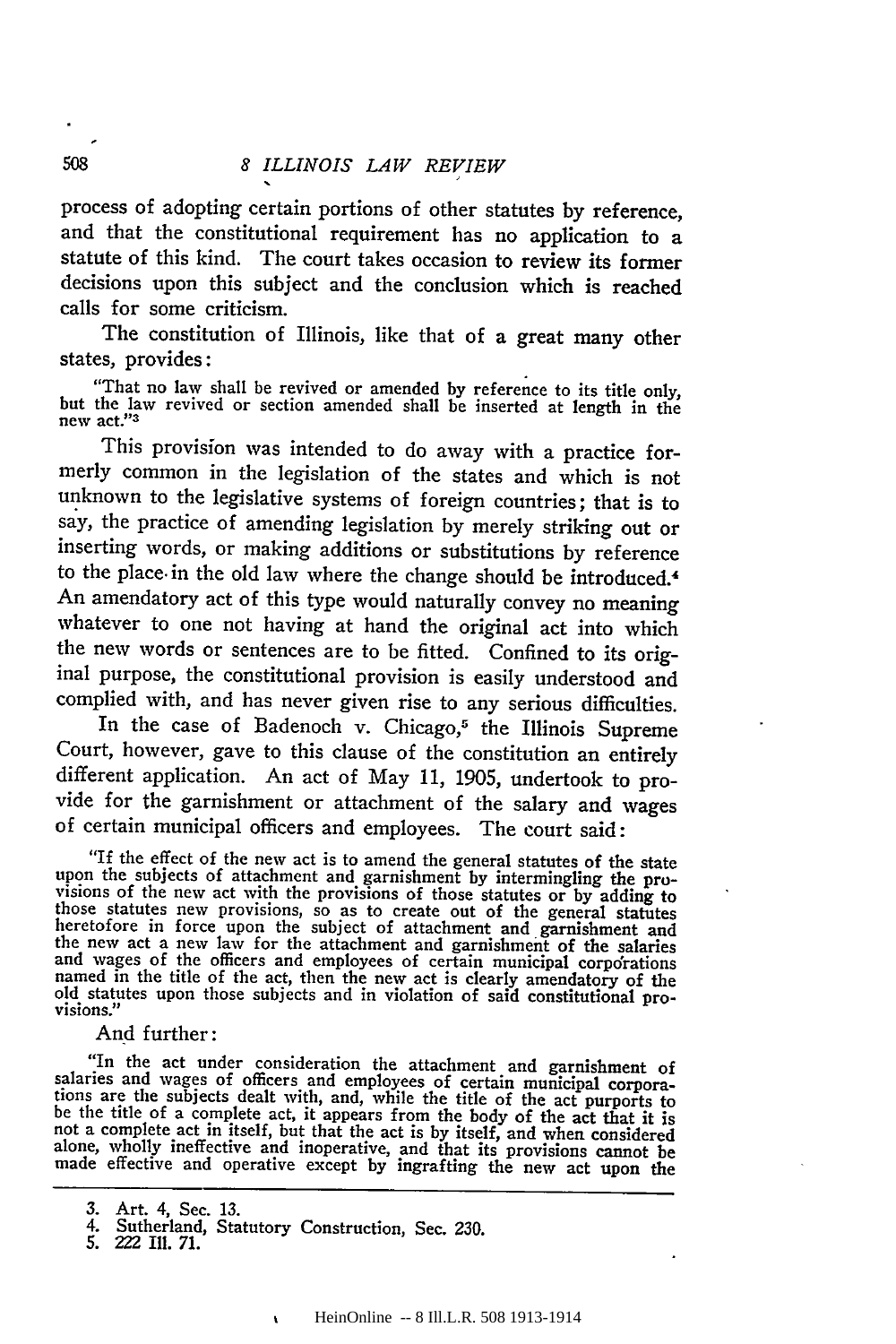attachment and garnishment acts heretofore in force in this state. In the new act no provision is made for reducing the garnishing creditor's claim to judgment, or for exhausting his remedy against his debtor's tangible property **by** issuing an execution and having it returned no property found nefore a garnishment proceeding is commenced, nor is there any method pointed out in the new act for setting the garnishment proceeding in operation **by** the filing of an affidavit that the garnishing creditor has reduced his claim **to** judgment, that the personal property of his debtor has been exhausted, and that the municipality or officer sought to be garnished is indebted to the officer or employee against whom he has judgment. **All** the provisions regulating these matters must be found in the general statutes upon the subject of garnishment, and in the new act the grounds for attachment are not stated, and the affidavit and bond, which are prerequisites to the issuing of a writ of attachment, are not found, but these matters must also be sought in the general statutes of the state regulating the issuing of writs of attachment. It thus appears that the act of 1905 is not a complete act within itself, and that it amounts to nothing more than an attempt to change the existing statutes of the state upon the subject of attachment and garnishment, so as to make them broad enough to include within their terms the attachment and garnishment of the salaries and wages of the officers and employees of the municipal corporations named in the new act, by intermingling the provisions of the new act with those of the statutes upon those subjects, the effect of which clearly is to render it unconstitutional and void, as amounting to amendments of the general statutes upon the subjects of attachment and garnishment heretofore in force in this state."

Again, in the case of O'Connell v. McClenathan,<sup>6</sup> the Supreme Court had before it likewise an act relating to garnishment. This act, approved June 11, 1897, provided in substance that it should be lawful to summon administrators and executors as garnishees and that they might be garnished with respect to moneys, goods, or other estates belonging to any devisee or legatee under any will, or to any heir or distributee, but that no final judgment should be rendered against such administrators or executors until after an order of distribution had been made; also that no assignment or other disposition **by** an heir, legatee or devisee of his distributive legacy or devise in the hands of any administrator or executor should operate to defeat the garnishment of the same unless the assignment, transfer or other disposition should be reduced to writing and filed in the proper county clerk's office before the service or process of garnishment upon the executor or administrator. This act was likewise held unconstitutional as being in effect an amendment of the garnishment act.

These decisions cast considerable doubt upon the entire practice of supplemental legislation, which is universally and inevitably resorted to for the purpose of introducing modifications into the existing body of statutory law. The position taken **by** the Illinois Supreme Court in the two cases cited found some support in a

**<sup>6.</sup>** 248 Ill. 350.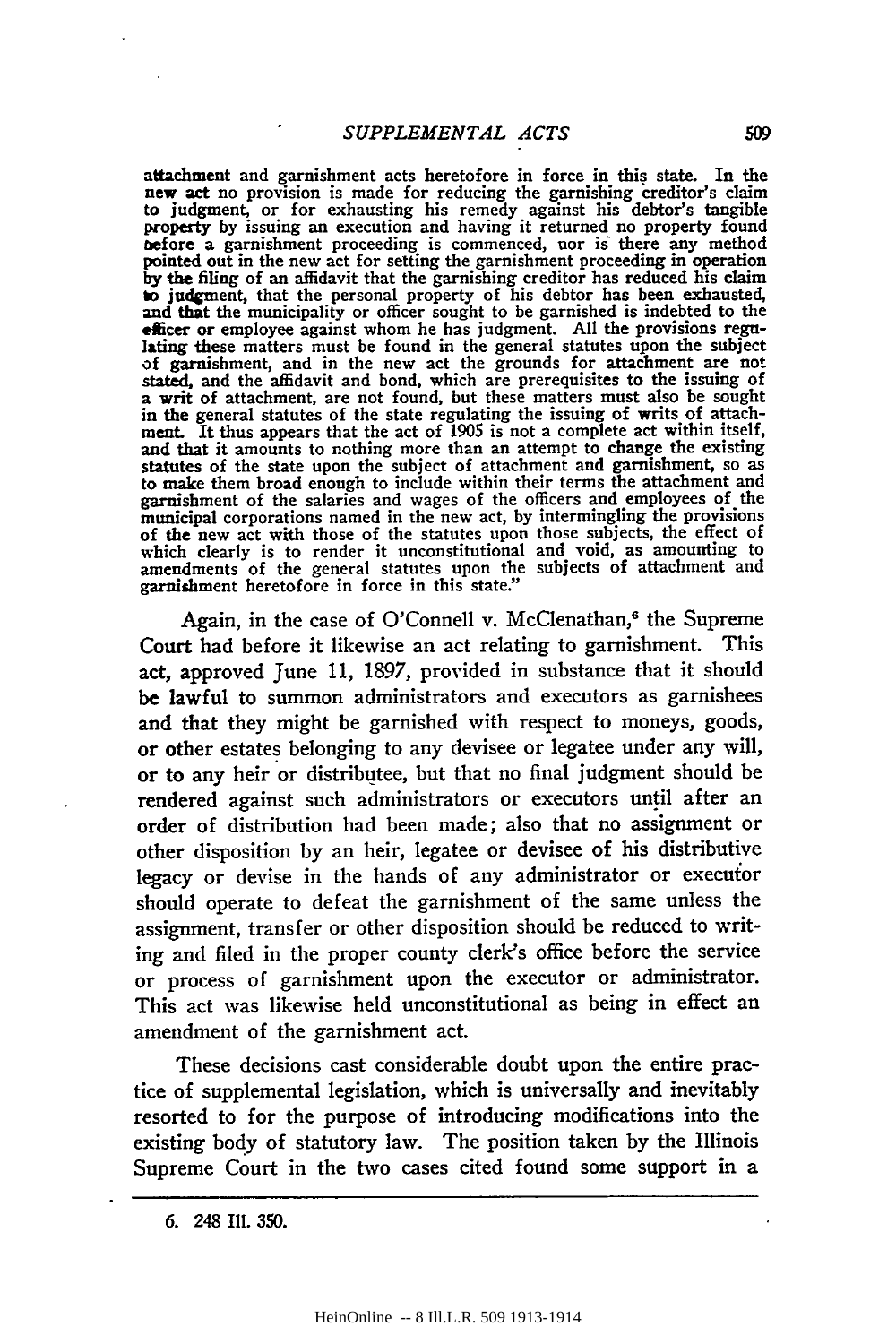number of early decisions in the State of Nebraska,7 and also in an Oregon decision.8

Neither of the three jurisdictions, however, which have declared supplemental acts to be unconstitutional as being in effect simply amendments which ought to have been enacted by re-enacting older statutes in amended form, had been able to carry out this supposed requirement with any degree of consistency. In the pres- ent case **9** the Supreme Court of Illinois reviews a number of decisions in which what in one case **1 <sup>0</sup>**has not inaptly been called "patchwork legislation" has been sustained. Even a cursory examination of the statutes of Illinois will reveal a considerable number of other instances in which the legislature has amended existing legislation by independent supplemental acts. One of the very first acts under the new constitution consisted of a single section providing that "the jurisdiction of the justice of the peace and police magistrates be, and is hereby, increased to \$200 in all civil causes in which they may now have, or may hereafter, have jurisdiction." This surely in substance was an amending act. One of the first amendments of the general city act of 1872 relating to the approval of ordinances was accomplished by the so-called Mayor's Bill of 1875,<sup>11</sup> which was an independent supplemental act clearly incomplete in itself and amendatory in character.

The acts of June 16,  $1887<sup>12</sup>$  and of June 14,  $1909<sup>13</sup>$  were amendments of article 5, section 1 of the City Act. The act of June 7, 1911,'4 amended article 7, section 9 of the City Act. The act of May 7, 1879, prohibiting the sale of real estate by virtue of powers of sale in mortgages was an independent supplemental act amending the general mortgage act of 1874.15 The act of June 11, 1897, relating to publication of notices in chancery suits **16** was clearly incomplete in itself and might as well have been made an amendment of section 13 of the Chancery Act, yet its validity has never been questioned on that account. The act of June 3, 1897, relating to the probate of wills,<sup>17</sup> amended section 2 of the Wills

- 
- 

12. Hurd, Cities, 628.

- 14. Hurd, Cities, 718.<br>15. See Hurd, Mortgages, Nos. 13, 14 and 22.<br>16. Hurd, Notices, Sec. 9.<br>17. Hurd, Wills, 21.
- 
- 

<sup>7.</sup> Beginning with 4 Neb. 353. 8. 14 Ore. 365.

*<sup>9.</sup> People v. Crossley, 261* Ill. 78. 10. *People v. Knopf,* 183 Ill. 410-416. 11. Hurd's Revised Statutes, Cities, 372-376.

<sup>13.</sup> Hurd, Cities, 696.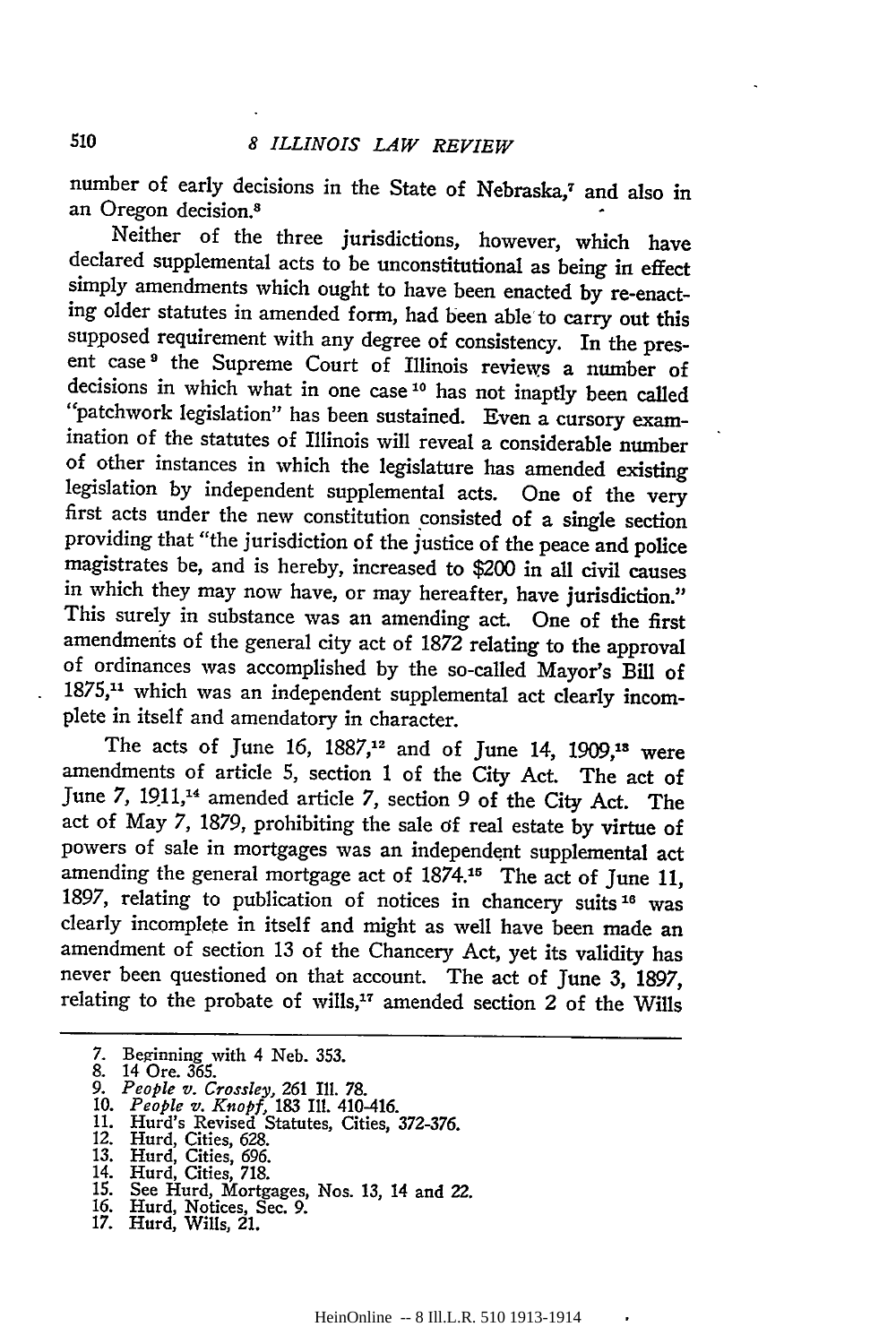Act in important respects without referring to it. All these cases are practically undistinguishable from the acts supplemental to and amending the garnishment act, which were declared unconstitutional **by** the Supreme Court, and other instances could undoubtedly be discovered by a careful examination of the statutes.

decisions by differentiating legislation which, while modifying by implication existing statutes, is in itself complete and intelligible, and legislation not in itself complete or intelligible. The court should be allowed to speak for itself: **'**

"If the act in question'is not complete within itself, and it is necessary to read into the new law certain provisions of prior statutes in order to make it intelligible, and the new act is an attempt to amend the old law is in order to make<br>it intelligible, and the new act is an attempt to amend the old law by inter-<br>mingling new and different provisions with the old ones or by adding new<br>provisions, so as to create out of the existing law with a complete act upon the subject, then the new act is held to be amendatory<br>of the old law, and the requirement of the Constitution must be complied<br>with to make it valid. The acts involved in *Badenoch v. City of Chicago*<br> demned were not complete within themselvess, nowever, that the acts con-<br>demned were not complete within themselves, and that it was necessary, in<br>order to have any intelligent understanding of them, to refer to previous<br>l

And the following is offered **by** the court as a formulation of thd invalid practice (designated as Rule 3) **:**

"An act which is incomplete in itself, and in which new provisions are<br>commingled with old ones, so that it is necessary to read the two acts together<br>in order to determine what the law is, is an amendatory act and invali

The decision in *People v. Crossley* thus adheres to the doctrine<br>that the constitutional provision regarding amendments will under<br>circumstances apply to acts purporting to be independent but in<br>reality supplemental, and

tioned for years, but it is also altogether uncertain in its application.<br>The constitutional provision should be interpreted in the light<br>of its history. The evil it dealt with was specific and well under-<br>stood. As a reme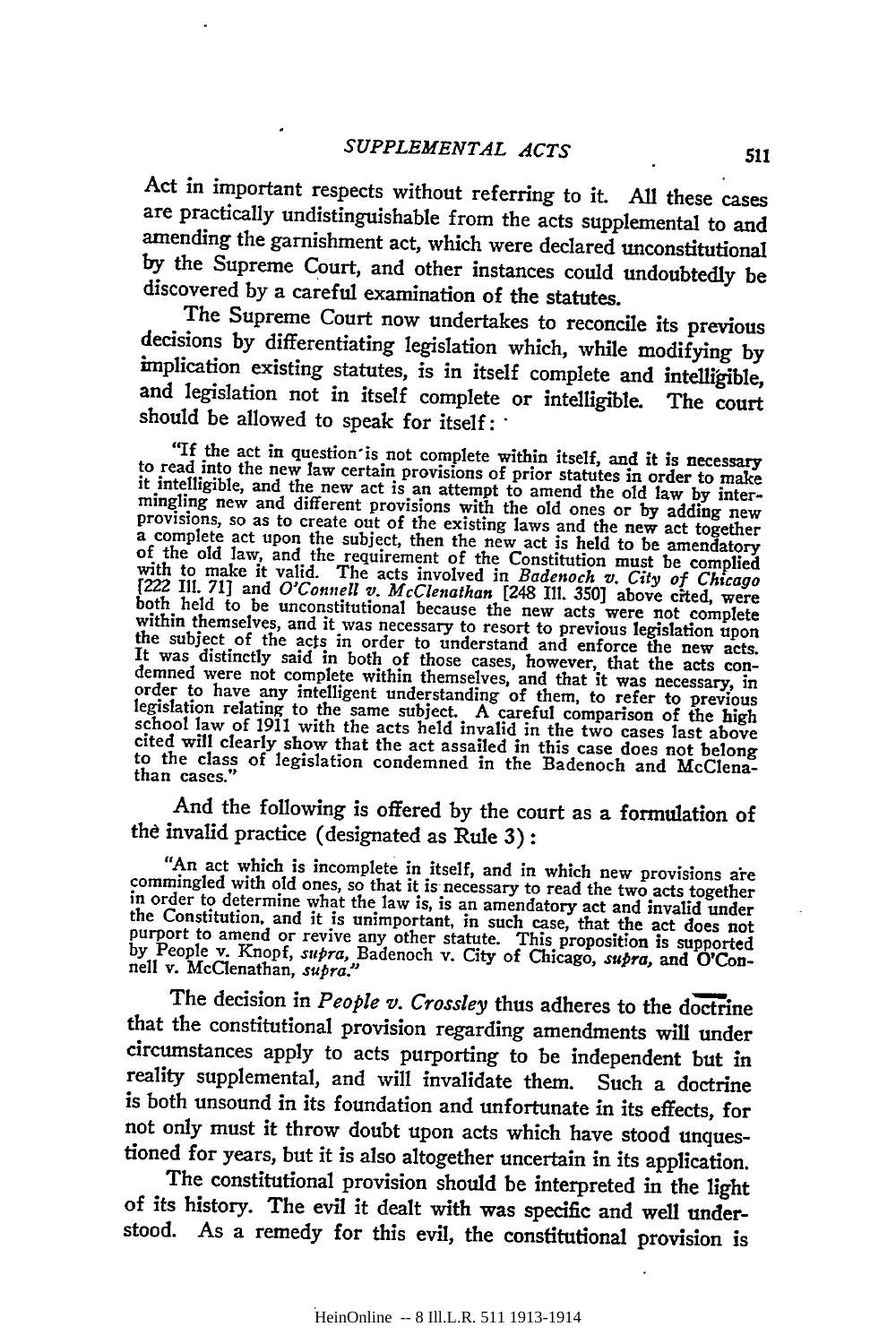easily applicable. The draftsman of a statute will have no difficulty in recognizing the constitutional requirement or in complying with it, so long as it is confined to its original scope.

The doctrine applied to acts in form independent, and regulating a portion of a subject, small segment though it be, in the manner of the acts declared unconstitutional in the *Badenoch* and *O'Connell* cases, offers no definite criterion at all. Any one who is generally familiar with the law of garnishment would have understood perfectly the supplemental acts of 1897 and 1905. On the other hand, no lawyer however learned or intelligent, will be able to predict what kind of an act will appear to the Supreme Court as unintelligible or incomplete in itself. Measured by the only final test that we can apply to a rule of law, namely, the manner of its practical operation, the doctrine to which the Supreme Court pretends to adhere must be condemned. The court simply adds another pitfall to the many already existing which render legislation in Illinois a game of hazard.

The uncertainty produced in the minds of lawyers by the decisions of the Supreme Court is well illustrated by the opinion which was recently expressed in a discussion of a possible reorganization of the administration of the labor laws of Illinois. It was conceded that it would be desirable to consolidate the various bureaus and offices created by different statutes, in order to eliminate duplication or conflict of authority. But it was contended that under our constitution as interpreted by the Supreme Court, it would not be possible to effect this consolidation by one comprehensive statute, but that each of the acts conferring powers and duties upon the bureau of labor statistics, the factory inspection department, the free employment offices, etc., would have to be amended separately. Can it be doubted that this would be an extremely inconvenient and cumbersome method of legislation? Surely no such unreasonable requirement was intended to be imposed by the constitution. Most likely it is unnecessary under the decision of the Supreme Court; but as long as it adheres to the doctrine even in the qualified form now promulgated, such doubts will present themselves, and in order to avoid any risk the less desirable form of legislation will be preferred.

There are, of course, cases where it is very simple to avoid any risk and proceed by way of amendment. Congress has from time to time extended the subjects of copyright. It has done so at times by re-enacting the original provision, and including in the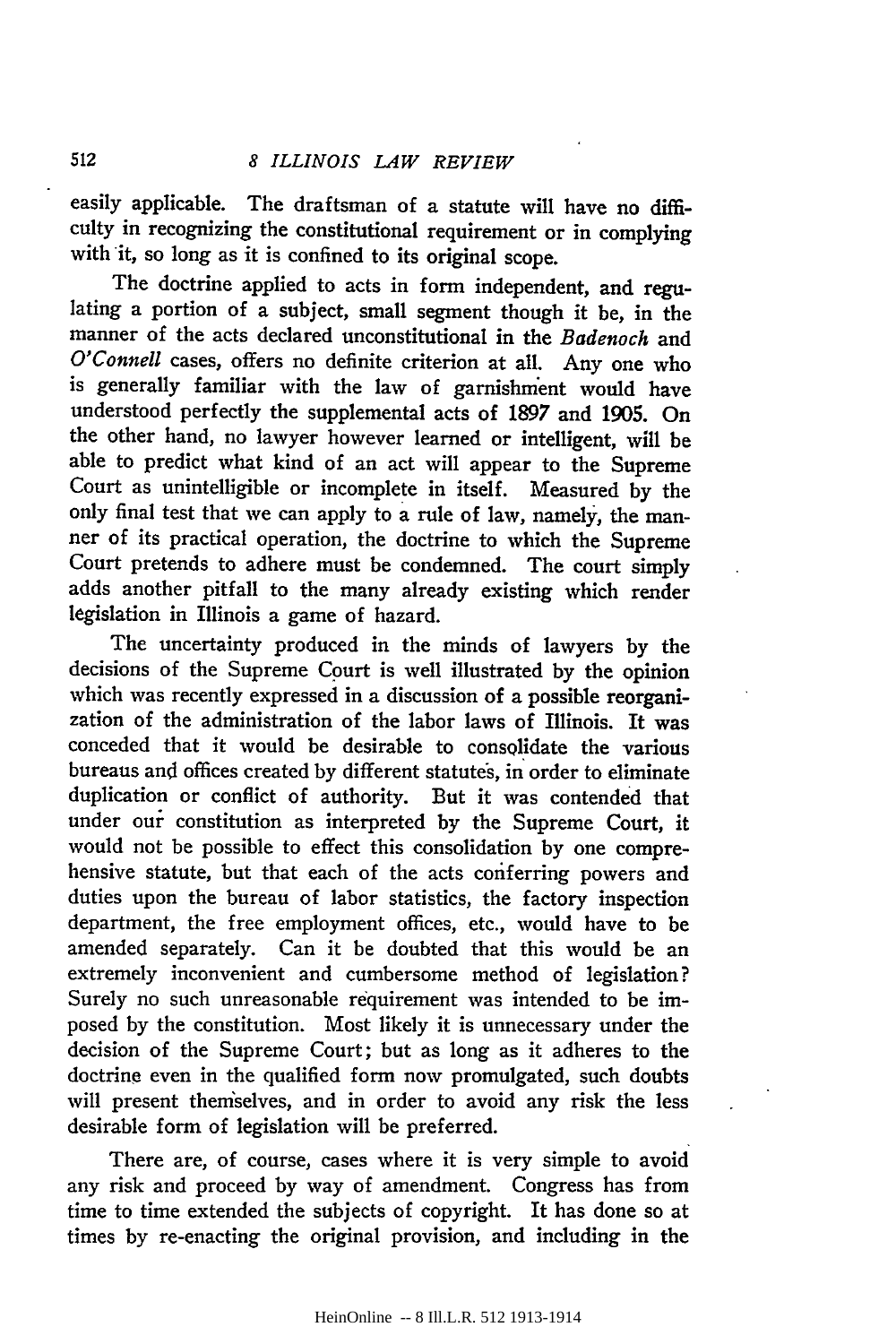enumeration the new subjects,<sup>18</sup> but it has also proceeded by simply enacting that the provisions of the act shall extend to photographs and negatives thereof.<sup>19</sup> The regular practice in Illinois would be the former method and it may be conceded to be preferable. Would the act of **1870** have to be considered invalid under the rule now formulated **by** the Supreme Court? Certainly the framers of the constitutional provision never had a supplemental act of this kind in mind, and as a matter of principle it is entirely unobjectionable.

The various methods of changing the substance of existing legislation without re-enacting some statute or section thereof in amended form may well be illustrated **by** the following examples taken from very recent Acts of Parliament:

**1.** 1 **&** 2 George V, c. **25 (1911): An** act to Amend the Government of India Act, **1858,** Sec. **1:** "In Section **18** of the Government of India Act, **1858,** the words "or to his legal per- sonal representative such gratuity" shall be inserted after the words "such compensation, superannuation, or retiring allowance" where they secondly occur, and the words "or to personal repre-<br>sentatives of such persons" shall be inserted after the words "public service," and also at the end of the section.

2. 1 & *2* George V, c. 44 (1911): An Act to amend the Military Manoeuvers Act, 1897, Sec. 4: "Subsection (2) of section **7** of the principal act (which imposes penalties on certain illegal acts) shall have effect as if the following paragraph were therein inserted after paragraph (b): *"or*

(c) "erects or displays any notice or mark on or relating to "any authorized land or authorized source of water rep- "resenting or implying that the use of such land or source "is not authorized."

**3.** 1 & 2 George V, c. 42 (1911) Sec. **1:** "Among the courts before which a ship may be brought for adjudication under section 76 of the Merchant Shipping Act, 1894 (which relates to proreedings on forfeiture of a ship), there shall be included any Brit-<br>ish Court in a foreign country, being a court having admiralty jurisdiction, as if such a court were included among the courts speci-<br>fied in that section, and that section shall be construed and have effect accordingly."

4. **1 &** 2 George *V,* c. **37** (1911): An act to amend the Con-

**<sup>18.</sup>** Febr. **3, 1831,** St. L. 4, **p.** 436; July **8, 1870,** St. L. **16,** *p..* **212. 19.** Mch. 3, 1865, **13** St. **L.** 540.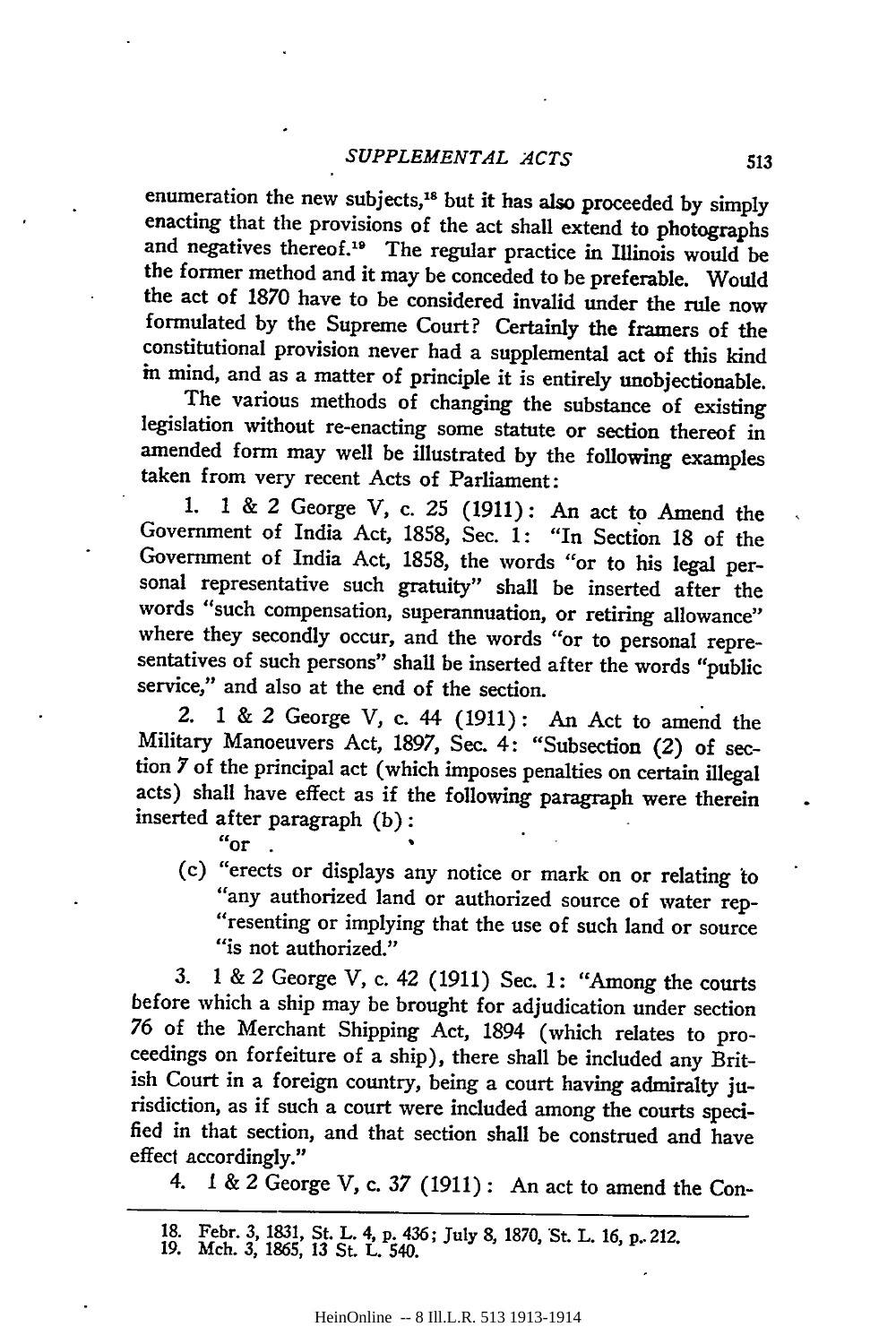veyancing and Law of Property Act, 1881, Sec. 1: "On any application under section **5** of the Act of 1881 the court may, if it thinks fit, as respects any purchaser or vendor, dispense with the service of any notice which is, **by** section 69 of that act, required to be served on the purchaser or vendor."

**5.** 1 & 2 George V, c. 30 (1911): An Act to Extend the Powers of the Public Health (Scotland), Act of 1897, Sec. 1 (1): "The powers conferred **by** the Public Health (Scotland) Act, 1897, upon a local authority under that act, enabling such local authority to carry sewers within their district, may be exercised **by** any body of trustees or commissioners authorized to supply water **by** any local act, within the limits of water supply under such act, in the same way and subject to the like restrictions in relation to water mains as they may be exercised in relation to sewers under the said first mentioned act **by** the local authority within the district of such authority."

No. **I** and No. *2* would violate the provision of our state constitution; No. 3, No. 4 and No. 5 would probably fall under the ban of rule (3) formulated in *People v. Crossley,* for they are certainly- incomplete enactments and plainly purport to deal with subjects regulated by existing statutes. Yet the form chosen by the legislature is simple, and may be quite as intelligible to legislators and lawyers as the re-enactment of a section torn from the context of the statute of which it forms part.

It is not merely that the rule laid down by the Supreme Court is extraordinarily ambiguous in its scope. Even if it were capable of clearer definition, it would be unfortunate to tie the hands of the legislature in a matter that is peculiarly one of discretion. It must be obvious that it may be very unadvisable to reopen an entire section for legislative discussion when all that is desired is a minor change, the scope and effect of which can be made perfectly clear by an independent provision. Indeed, the old 'and now forbidden method of amendment, capable as it was of abuse, gave a much readier clue to the intended and effected change than the present method which requires a careful comparison between the old section and the new. The legislature guards against this inconvenience **by** requiring the new or altered matter to be printed in the bills in italics; but this device is not adopted **by** our printed session laws. Under these circumstances the method of proceeding **by** supplemental act should rather be encouraged than otherwise.

The inconvenience of incorporating the desired change in a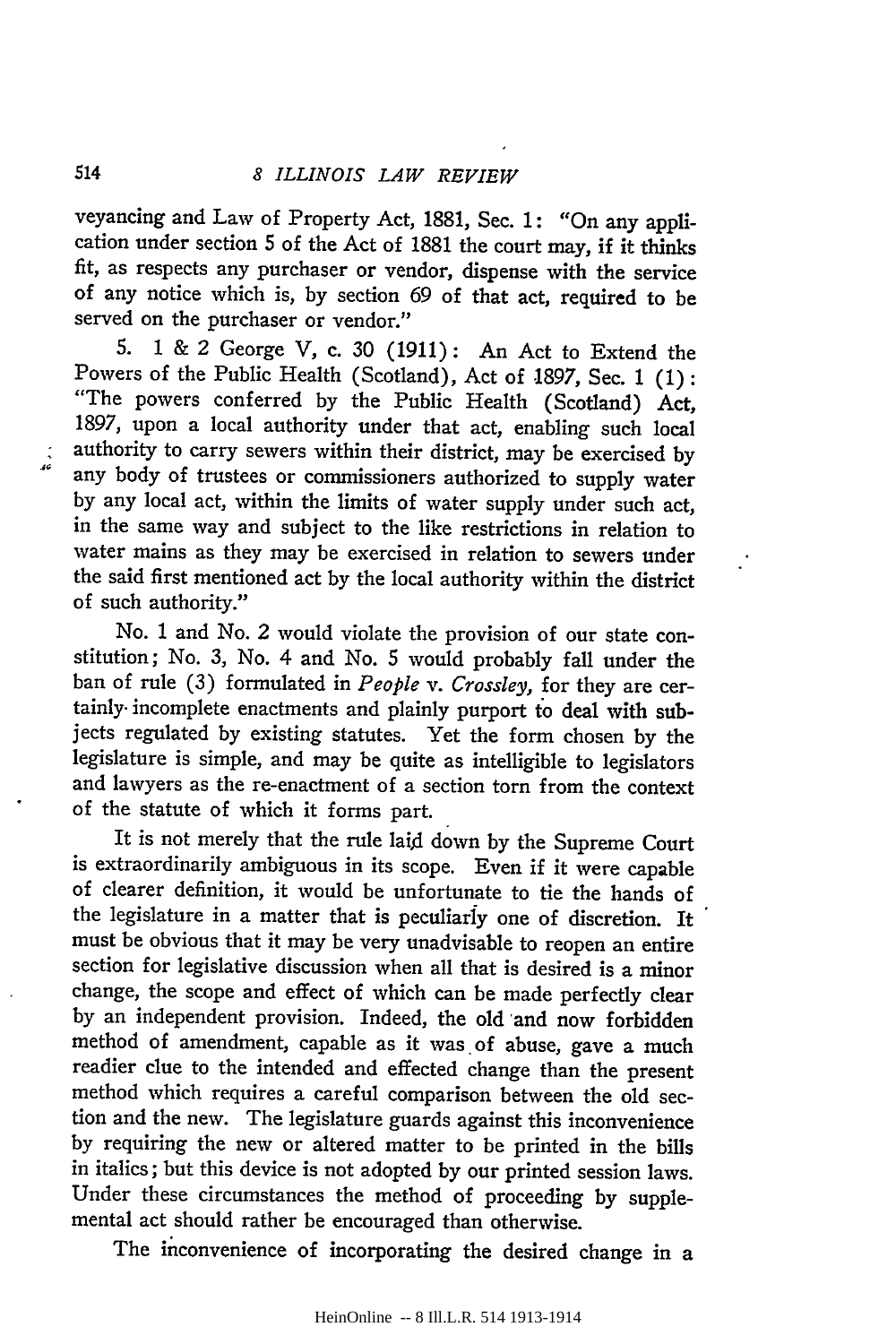re-enacted section is especially sensible where that section is long. In several bills introduced into the legislature in recent years, proposing to add to the powers of city councils, it was deemed necessary to reprint the entire ninety-six items of article V, section 1 of the City Act-certainly a most superfluous way of proceeding, by which nothing whatever is gained. As 'shown above, powers have been added in the past by independent supplemental act; but as long as the *Badenoch* and *McConnell* cases stand unreversed, the latter method is unsafe.

Where a proposed change affects two or more existing sections, as in 1 and 2 George  $\overline{V}$ , c. 37,<sup>20</sup> it would tax the legislator's ingenuity to determine which of the sections affected should be re-enacted with amendments, while either a new section or a sup-<br>plemental act would avoid the difficulty altogether. Can any one point to a provision of our constitution that requires a change to be effected by an additional section rather than by a supplemental act? Or can article IV, section 13, by any possibility be construed to have that meaning? A new section cannot insert at length any amended section, and wherever an additional section would be legiti- mate, an independent supplemental act must be likewise legitimate.

The following difficulty, moreover, suggests itself where the proposed change affects matter covered by two existing acts. Suppose there are two acts, one relating to safety in factories, the other relating to safety in mines. The legislature desires to add to the penal provisions a provision for civil liability for non-compliance with safety requirements. Under the case of *Starne v. People,21* it may be contended that the provision for civil liability must apply to mine owners and factory owners equally.<sup>22</sup> An independent supplemental act which in substance amends both the mining act and the factory act would thus be the safest as well as the most desirable way to proceed; for of two separate amendatory bills one might fail to pass, and the one passed might therefore turn out to be invalid. But the supplemental act may be regarded as obnoxious to the third rule formulated in *People v. Crossley.* The draftsman would thus find himself between "the devil and the deep sea." The Supreme Court would probably sustain the sup-<br>plemental act; but in doing so it would again cut down the province<br>of the application of rule (3) of *People v. Crossley*.

**<sup>20.</sup> Example No.** 4, above quoted. **21. 222 II1. 189.**

**<sup>22.</sup> See Laws of 1913, p. 359.**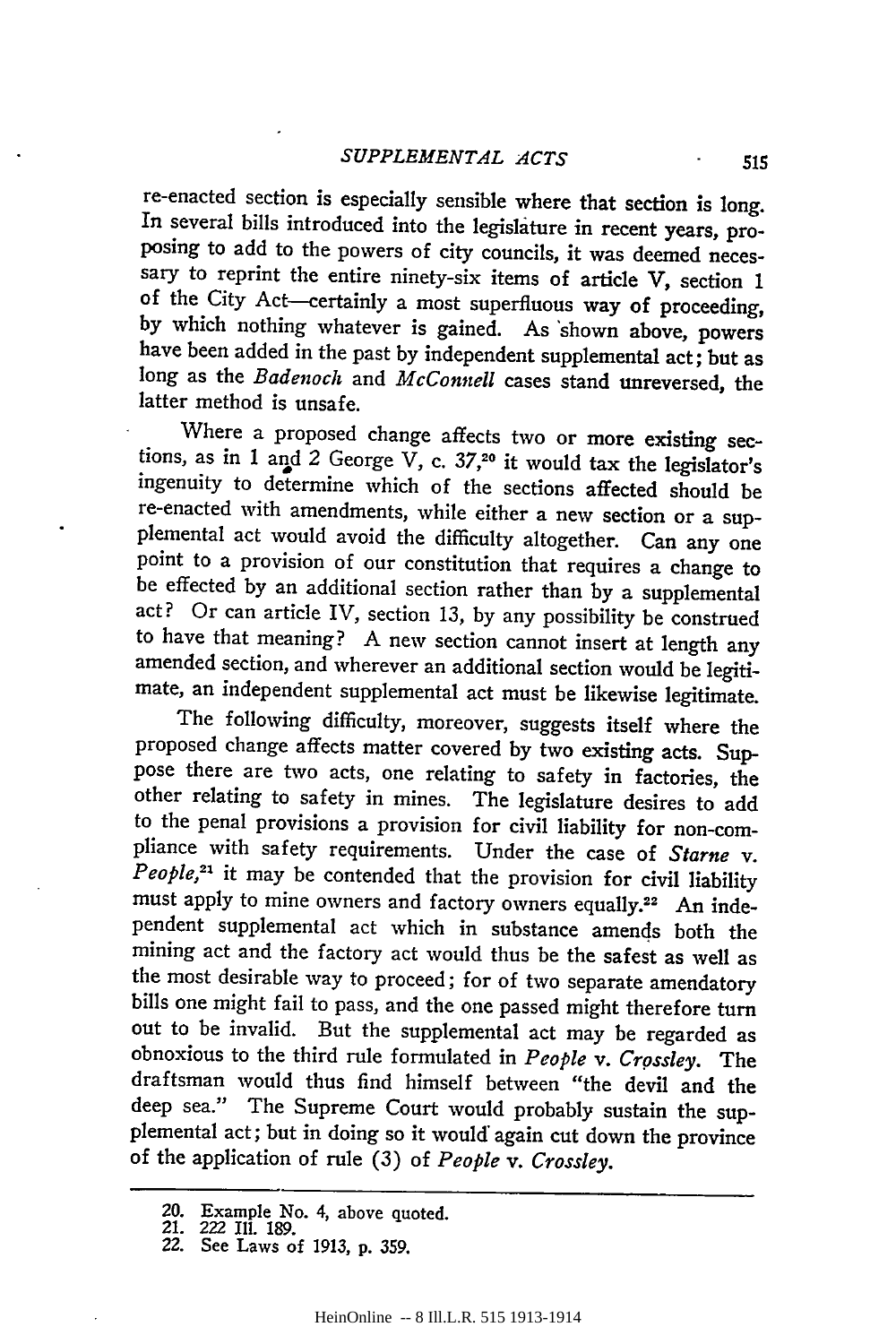### *8 ILLINOIS LAW REVIEW*

Other difficulties must arise where, as in Illinois after 1870, amendments are to apply to special charters, and yet are by the constitution required to be made by general act; or where the unamended section continues to have effect for some purposes, as in the various acts increasing the salaries of the judges of the Supreme Court. In such cases the constitutional provision would be impracticable and it is therefore extremely unlikely that it was intended to impede the flexibility of legislative methods.

It has been generally recognized by American courts that constitutional provisions regarding style and form of legislation should be liberally interpreted, since the only principle which they involve is protection against fraud or surprise, and since dialectical refinements as to their precise scope and meaning inevitably lead to insoluble controversies. The few instances of strict interpretation have kenerally resulted in an uncertainty possibly more harmful than the original loose practices, and have produced precautionary habits of diffuseness which particularly in the matter of titles of acts, have assumed the proportions of a serious evil.

In extending the provision regarding amending acts to independent supplemental statutes, Illinois has the support of only one or two other jurisdictions. The decisions on the application of the provision have been believed by many lawyers to be inconsistent, and beyond any doubt they have been confusing; even from the decision in *People v. Crossley* two judges dissented. The wise course would have been to repudiate the doctrine of the *Badenoch* and *McClenathan* cases; instead of this, however, the Supreme Court establishes an unworkable distinction, which does not fit the decided cases, and perpetuates a difficulty which will continue to vex draftsmen of statutes, and provide a fruitful field of litigation.

The operation of the constitutional provision should be confined to amendatory acts which in terms purport to amend specific provisions of earlier acts and which seek to accomplish the change by substituting for or adding to words of some section of an existing act other or new words to constitute part of such section.

### ADDENDUM.

Since the above was written, there has appeared the decision of the Supreme Court in the case of *Brooks v. Hatch,* 261 Ill. 179, 103

N. E. 746 (December 17, 1913).<br>The Drainage or Levee Act of 1870, as amended by act of June 30, 1885 (Revised Statutes, Chap. 42), provides in section 171/2 that the amount assessed for keeping a levee or ditch in repair, shall not in the aggregate amount to a sum in any one year greater than would be pro- duced by thirty cents per acre on all the lands within the district. The

516